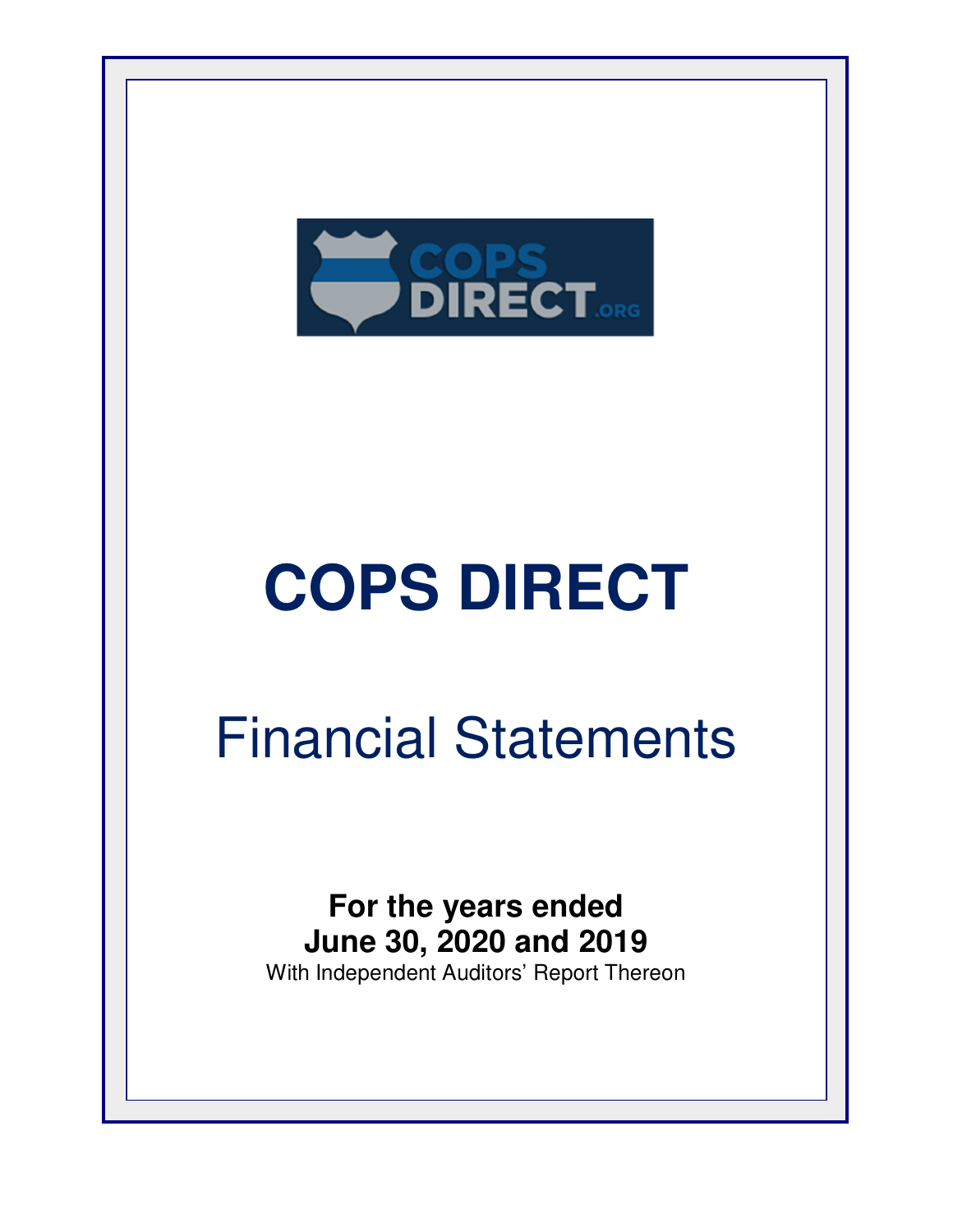**(A California Not-for-Profit Corporation)** 

## **Contents**

|                                                    | Page     |
|----------------------------------------------------|----------|
| <b>Independent Auditors' Report</b>                |          |
| <b>Audited Financial Statements:</b>               |          |
| <b>Statements of Financial Position</b>            | 2        |
| Statements of Activities and Changes in Net Assets | 3        |
| <b>Statements of Cash Flows</b>                    | 4        |
| <b>Statements of Functional Expenses</b>           | 5        |
| Notes to Financial Statements                      | $6 - 12$ |

#### **Cops Direct**

2400 Camino Ramon, Suite 105 San Ramon, California 94583 800-705-2677 General Inquiries: support@copsdirect.org Web Site Address: www.copsdirect.org



**Information**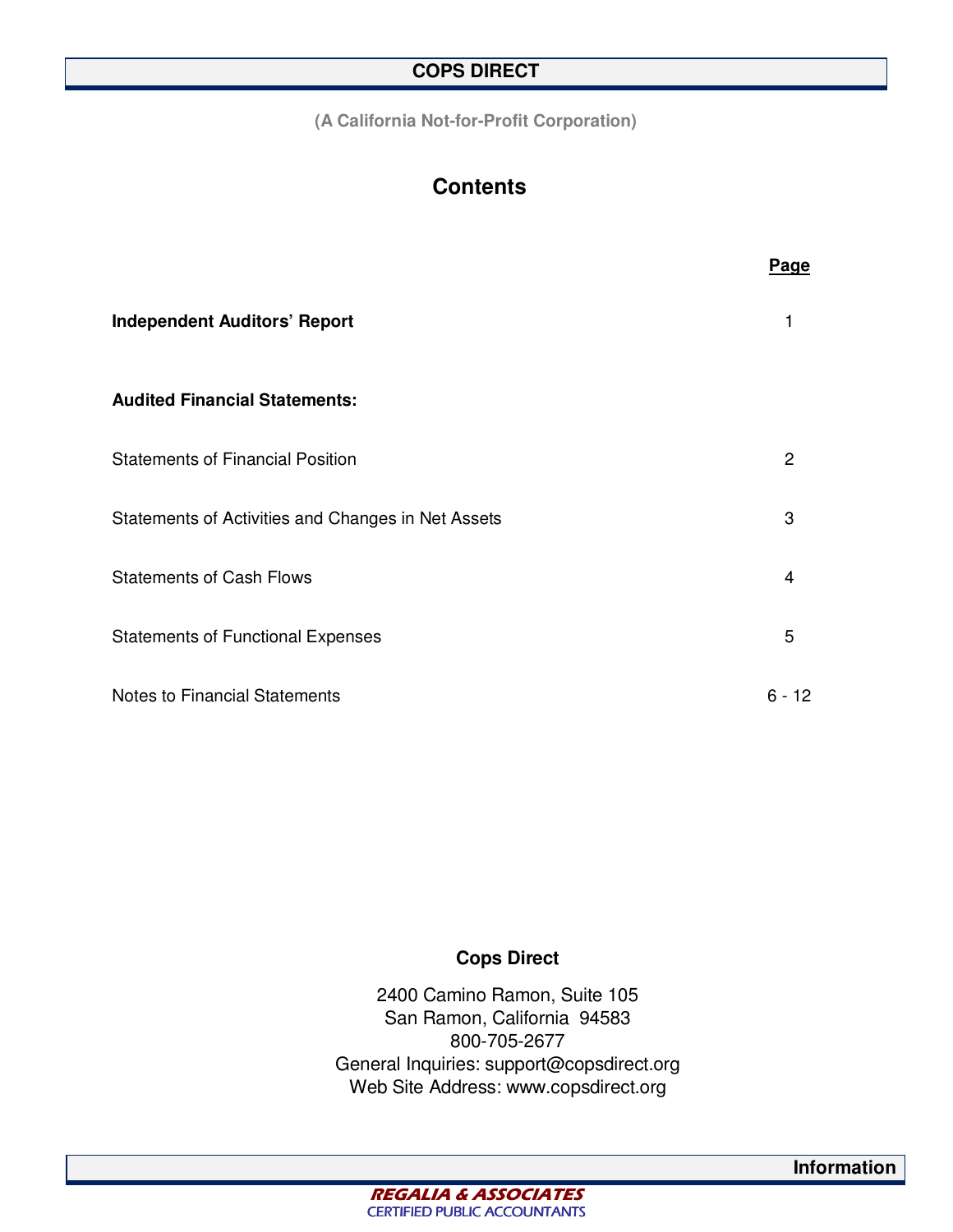

CERTIFIED PUBLIC ACCOUNTANTS 103 TOWN & COUNTRY DRIVE, SUITE K, DANVILLE, CALIFORNIA 94526 **DANA CHAVARRIA, CPA DOUGLAS REGALIA, CPA LISA PARKER, CPA [inactive] TRICIA WILSON JEANNINE REGALIA, CPA VALERIE REGALIA. CPA LISA CLOVEN, CPA WENDY THOMAS, CPA JENNY SO, CPA SUSAN REGALIA, CPA JENNIFER JENSEN RACHEL BERGER, CPA** OFFICE: 925.314.0390 **WEB: WWW.MRCPA.COM** 

#### **INDEPENDENT AUDITORS' REPORT**

#### **The Board of Directors Cops Direct**

We have audited the accompanying financial statements of Cops Direct (a California nonprofit organization) which comprise the statements of financial position as of June 30, 2020 and 2019, and the related statements of activities and changes in net assets, cash flows and functional expenses for the years then ended, and the related notes to the financial statements.

#### **Management's Responsibility for the Financial Statements**

Management is responsible for the preparation and fair presentation of these financial statements in accordance with accounting principles generally accepted in the United States of America; this includes the design, implementation, and maintenance of internal control relevant to the preparation and fair presentation of financial statements that are free from material misstatement, whether due to fraud or error.

#### **Auditors' Responsibility**

Our responsibility is to express an opinion on these financial statements based on our audits. We conducted our audits in accordance with auditing standards generally accepted in the United States of America. Those standards require that we plan and perform the audits to obtain reasonable assurance about whether the financial statements are free from material misstatement.

An audit involves performing procedures to obtain audit evidence about the amounts and disclosures in the financial statements. The procedures selected depend on the auditors' judgment, including the assessment of the risks of material misstatement of the financial statements, whether due to fraud or error. In making those risk assessments, the auditor considers internal control relevant to the entity's preparation and fair presentation of the financial statements in order to design audit procedures that are appropriate in the circumstances, but not for the purpose of expressing an opinion on the effectiveness of the entity's internal control. Accordingly, we express no such opinion. An audit also includes evaluating the appropriateness of accounting policies used and the reasonableness of significant accounting estimates made by management, as well as evaluating the overall presentation of the financial statements.

We believe that the audit evidence we have obtained is sufficient and appropriate to provide a basis for our audit opinion.

#### **Opinion**

In our opinion, the financial statements referred to above present fairly, in all material respects, the financial position of Cops Direct as of June 30, 2020 and 2019, and the changes in its net assets and its cash flows for the years then ended in accordance with accounting principles generally accepted in the United States of America.

Regalia & Associates

**April 13, 2021 Danville, California** 

**Page 1**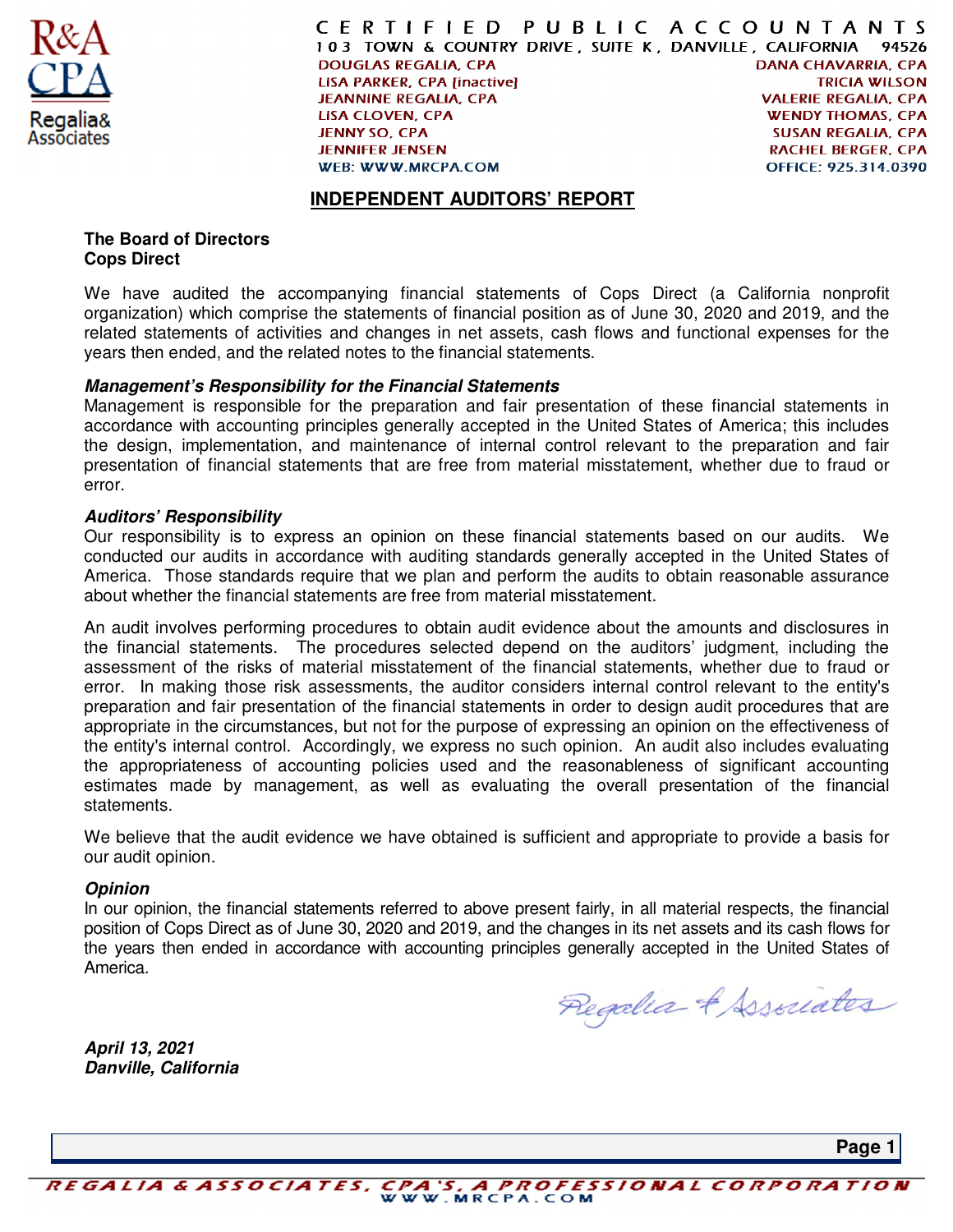## **Statements of Financial Position June 30, 2020 and 2019**

#### **ASSETS**

|                           | 2020 |         | 2019 |         |
|---------------------------|------|---------|------|---------|
| Current assets:           |      |         |      |         |
| Cash and cash equivalents | \$   | 230,806 | \$   | 92,951  |
| Prepaid expenses          |      | 9,002   |      | 57,772  |
| Deposits and other assets |      | 13,359  |      | 5,454   |
| Total current assets      |      | 253,167 |      | 156,177 |
|                           |      |         |      |         |
|                           | \$   | 253,167 | \$   | 156,177 |

#### **LIABILITIES AND NET ASSETS**

| <b>Current liabilities:</b>              |               |      |         |
|------------------------------------------|---------------|------|---------|
| Accounts payable and accrued liabilities | \$<br>35,108  | - \$ | 116,035 |
| <b>Total current liabilities</b>         | 35,108        |      | 116,035 |
|                                          |               |      |         |
| Net assets:                              |               |      |         |
| Without donor restrictions               | 218,059       |      | 40,142  |
| Total net assets                         | 218,059       |      | 40,142  |
|                                          |               |      |         |
|                                          | \$<br>253,167 | \$   | 156,177 |

**See accompanying auditors' report and notes to financial statements Page 2**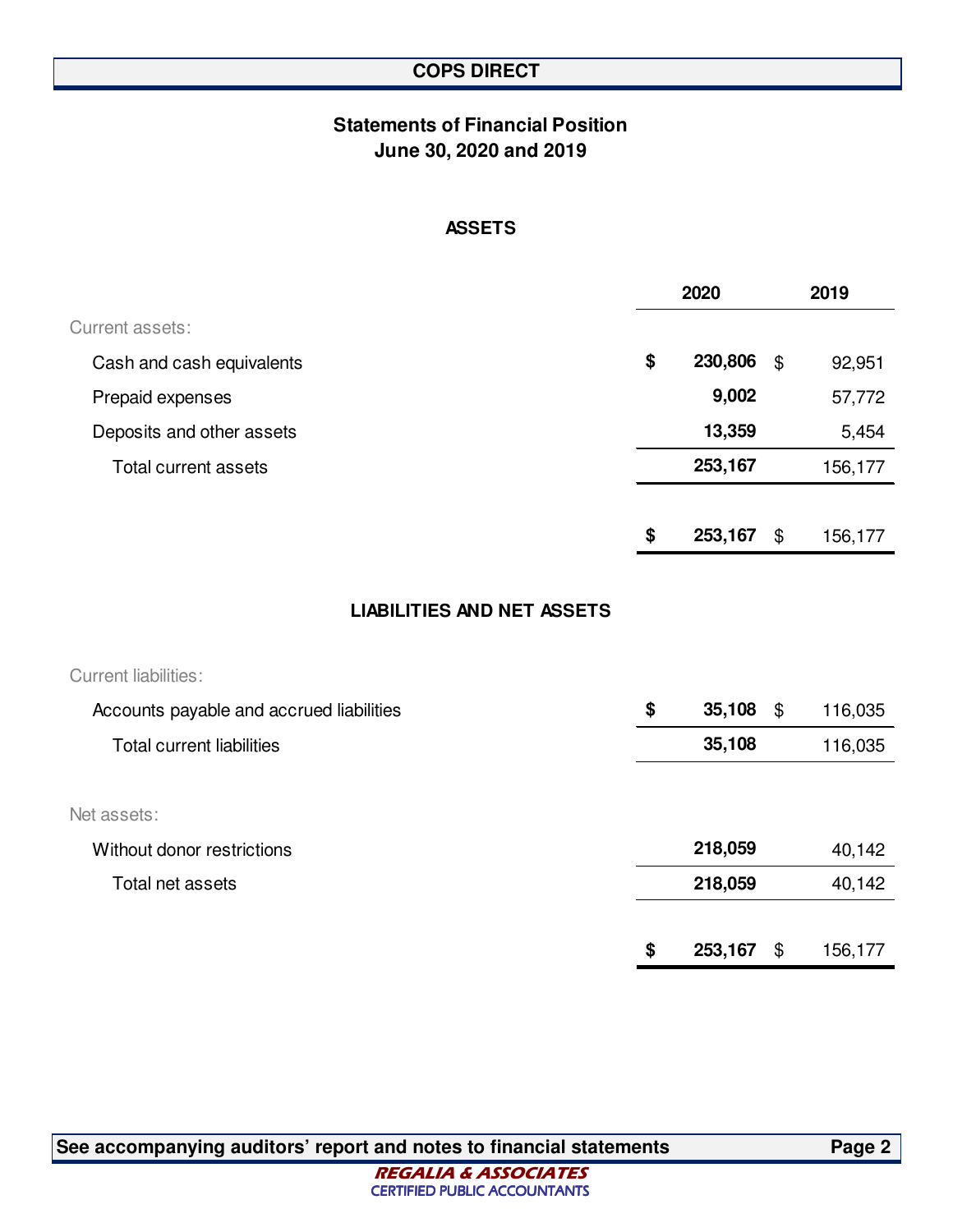## **Statements of Activities and Changes in Net Assets Years Ended June 30, 2020 and 2019**

|                                                   | 2020            | 2019            |
|---------------------------------------------------|-----------------|-----------------|
| Changes in net assets without donor restrictions: |                 |                 |
| Contributions and revenue:                        |                 |                 |
| Contributions                                     | \$<br>1,437,850 | \$<br>1,058,755 |
| List royalty revenue                              | 18,700          | 12,495          |
| Interest income                                   | 3               |                 |
| Total contributions and revenue                   | 1,456,553       | 1,071,250       |
|                                                   |                 |                 |
| Expenses:                                         |                 |                 |
| Program services                                  | 702,449         | 554,769         |
| General and administrative                        | 94,721          | 67,257          |
| Fundraising                                       | 481,466         | 362,681         |
| <b>Total expenses</b>                             | 1,278,636       | 984,707         |
|                                                   |                 |                 |
| Increase in net assets                            | 177,917         | 86,543          |
| Net assets (deficit) at beginning of year         | 40,142          | (46, 401)       |
| Net assets at end of year                         | \$<br>218,059   | \$<br>40,142    |

**See accompanying auditors' report and notes to financial statements Page 3**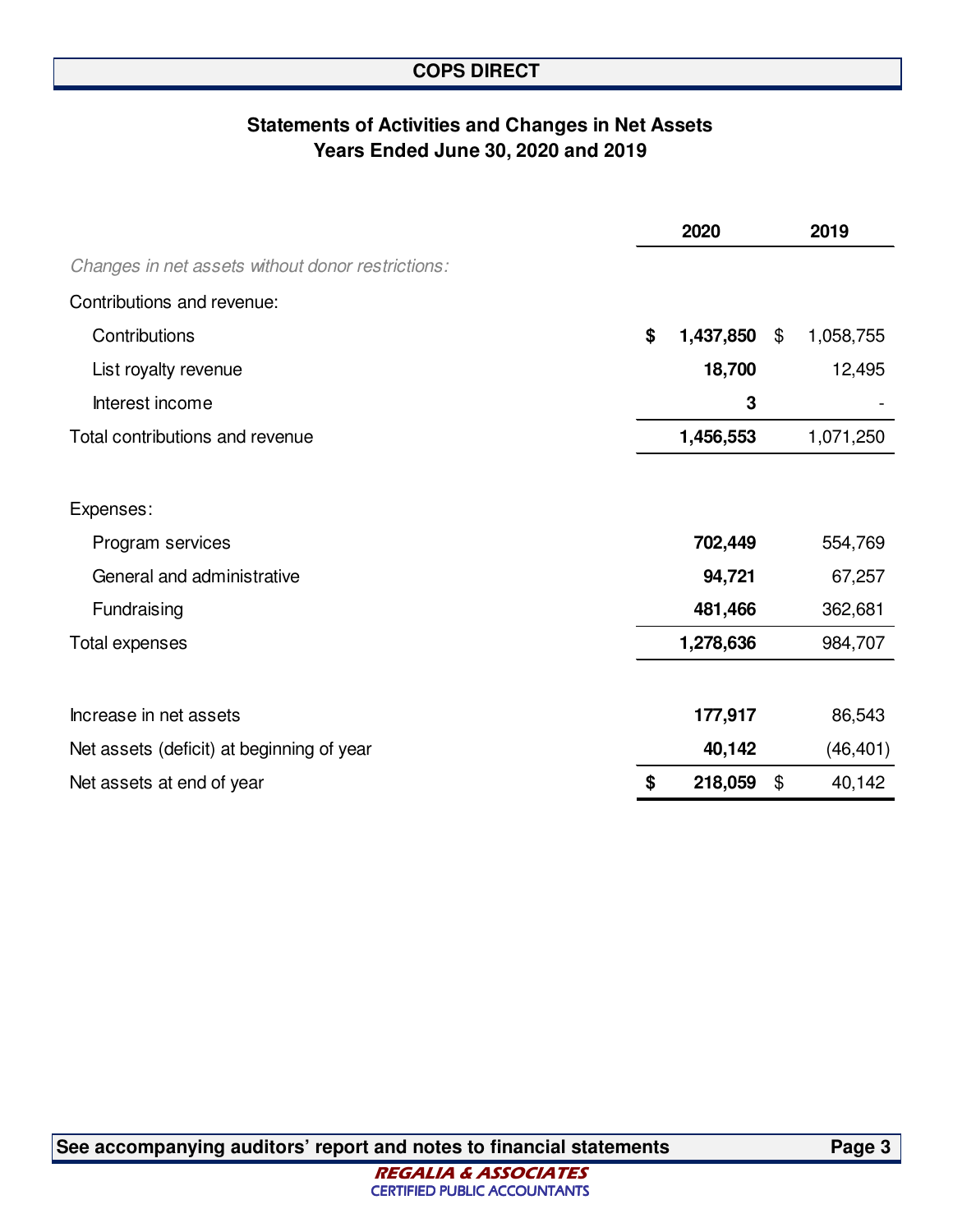## **Statements of Cash Flows Years Ended June 30, 2020 and 2019**

|                                                | 2020          |                            | 2019      |  |
|------------------------------------------------|---------------|----------------------------|-----------|--|
| <b>Operating activities:</b>                   |               |                            |           |  |
| Increase in net assets                         | \$<br>177,917 | \$                         | 86,543    |  |
| Adjustments to reconcile to cash provided by   |               |                            |           |  |
| operating activities:                          |               |                            |           |  |
| Changes in:                                    |               |                            |           |  |
| Prepaid expenses                               | 48,770        |                            | (57, 772) |  |
| Deposits and other assets                      | (7, 905)      |                            | (5, 454)  |  |
| Accounts payable and accrued liabilities       | (80, 927)     |                            | 51,505    |  |
|                                                |               |                            |           |  |
| Cash provided by operating activities          | 137,855       |                            | 74,822    |  |
| Increase in cash and cash equivalents          | 137,855       |                            | 74,822    |  |
| Cash and cash equivalents at beginning of year | 92,951        |                            | 18,129    |  |
|                                                |               |                            |           |  |
| Cash and cash equivalents at end of year       | \$<br>230,806 | $\boldsymbol{\mathsf{\$}}$ | 92,951    |  |
| Additional cash flow information:              |               |                            |           |  |
| State taxes paid                               | \$<br>150     | \$                         | 75        |  |
| Interest paid                                  | \$            | \$                         |           |  |

**See accompanying auditors' report and notes to financial statements Page 4**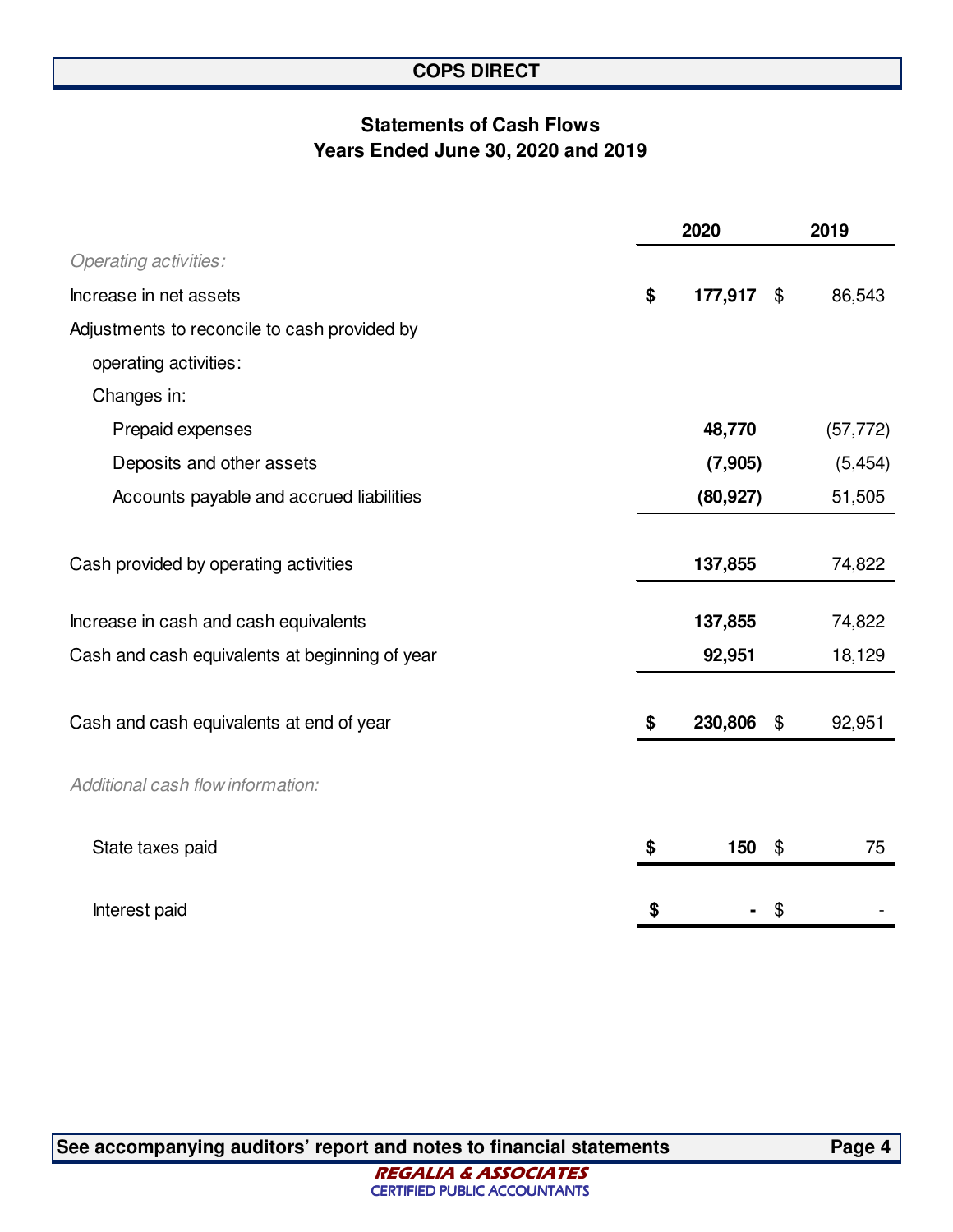#### **Statements of Functional ExpensesYears Ended June 30, 2020 and 2019**

|                                           |                                | General      |         | <b>Totals</b>         | General       |                                    |               | <b>Totals</b> |
|-------------------------------------------|--------------------------------|--------------|---------|-----------------------|---------------|------------------------------------|---------------|---------------|
|                                           | Program                        | and Admin-   | Fund-   | June                  | Program       | and Admin-                         | Fund-         | June          |
|                                           | <b>Services</b>                | istrative    | raising | 30, 2020              | Services      | istrative                          | raising       | 30, 2019      |
| Direct mail-bookkeeping fees              | \$<br>$\overline{\phantom{0}}$ | \$<br>13,859 | \$      | 13,859                | \$<br>$\sim$  | $\boldsymbol{\mathsf{s}}$<br>8,838 | \$            | \$<br>8,838   |
| Direct mail-agency fees/administrative    |                                | 21,142       | 95,838  | 116,980               |               | 14,993                             | 84,139        | 99,132        |
| Direct mail-list rental/advertising       | 15,802                         | 936          | 12,010  | 28,748                | 17,560        | 1,121                              | 9,612         | 28,293        |
| Direct mail-data processing               | 16,602                         | 983          | 12,618  | 30,203                | 16,481        | 1,053                              | 9,022         | 26,556        |
| Direct mail-postage and mailhouse costs   | 173,964                        | 10,301       | 132,221 | 316,486               | 165,276       | 10,554                             | 90,468        | 266,298       |
| Direct mail-printing and premiums         | 287,138                        | 17,003       | 218,240 | 522,381               | 295,117       | 18,846                             | 161,541       | 475,504       |
| Direct mail-miscellaneous costs           | 9,192                          | 544          | 6,986   | 16,722                | 20,683        | 922                                | 7,899         | 29,504        |
| Dues and subscriptions                    |                                | 1,024        |         | 1,024                 |               | 537                                |               | 537           |
| Marketing and promotion                   | 9,825                          | 103          | 414     | 10,342                | 6,776         | 924                                |               | 7,700         |
| Miscellaneous                             |                                | 2,639        |         | 2,639                 |               |                                    |               |               |
| Office and administration                 |                                | 2,192        |         | 2,192                 |               | 328                                |               | 328           |
| Professional fees                         |                                | 23,210       |         | 23,210                |               | 9,141                              |               | 9,141         |
| Product acquisition and distribution      | 113,787                        |              |         | 113,787               | 32,814        |                                    |               | 32,814        |
| Program related support                   | 1,482                          |              |         | 1,482                 |               |                                    |               |               |
| Salaries, payroll taxes and related costs | 72,943                         | 768          | 3,071   | 76,782                |               |                                    |               |               |
| Telephone and communications              | 1,620                          | 17           | 68      | 1,705                 |               |                                    |               |               |
| Travel                                    | 94                             |              |         | 94                    | 62            |                                    |               | 62            |
|                                           |                                |              |         |                       |               |                                    |               |               |
| Totals                                    | 702,449<br>\$                  | 94,721<br>\$ | \$      | 481,466   \$1,278,636 | 554,769<br>\$ | 67,257<br>\$                       | 362,681<br>\$ | \$<br>984,707 |

**See accompanying auditors' report and notes to financial statements**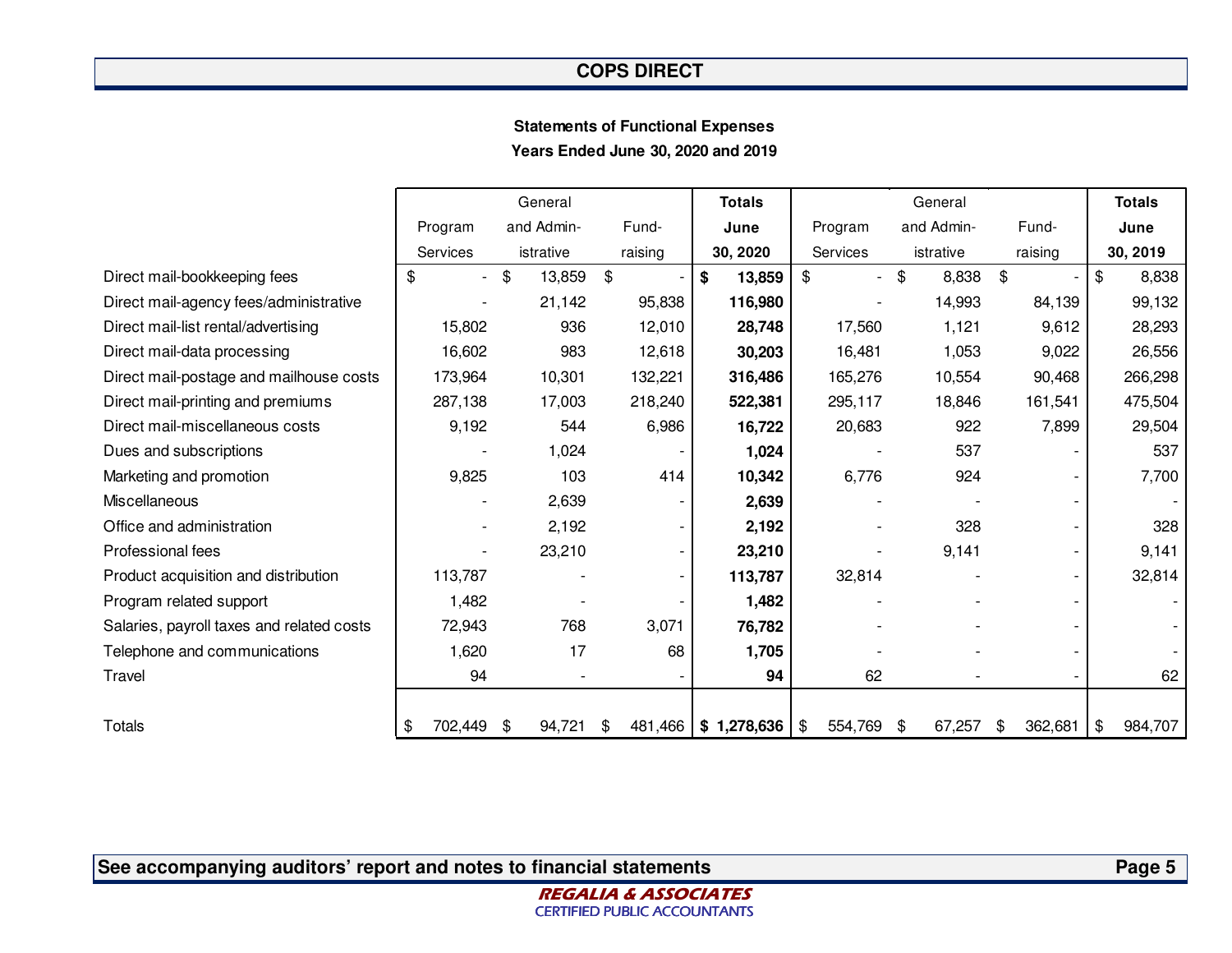#### **1. Organization**

Cops Direct was established in September 2016 as a California nonprofit public charity corporation. Cops Direct is a 501c3 not-for-profit organization supplying law enforcement agencies within the United States with any critically needed items or training that they cannot acquire through normal procurement practices.

Procurement issues may stem from budgetary constraints within an agency, a lack of staffing or not enough responses to warrant a given – but still needed – acquisition. Items fall into the categories of medical, operational, tactical, communications or K9 for the conventional beat officer or specialized elements such as K9, SWAT, First Responders and Search & Rescue. This support is provided at no expense to the requesting agency.

Cops Direct support is request based only. Cops Direct uses a 'real time' support model whereby most requests can be delivered to any agency within 3-7 days. Furthermore, the real time model proves invaluable in the case of a local or regional emergency where critical support can be delivered by the next day.

#### **2. Summary of Significant Accounting Policies**

**Basis of Presentation** – The financial statements of Cops Direct have been prepared on the accrual basis of accounting in accordance with U.S. generally accepted accounting principles ("US GAAP").

**Measure of Operations** – The statement of activities reports all changes in net assets, including changes in net assets from operating and nonoperating activities. Operating activities consist of those items attributable to Cops Direct's ongoing operations which include a variety of programmatic activities. Nonoperating activities are limited to resources that generate return from interest-bearing deposits and other activities considered to be of a more unusual or nonrecurring nature.

**Cash and Cash Equivalents** – Cops Direct's cash consists of cash on deposit with banks. When applicable, cash equivalents represent money market funds or short-term investments with original maturities of three months or less from the date of purchase.

**Concentrations of Credit Risk** – Financial instruments that potentially subject Cops Direct to concentrations of credit risk consist principally of cash and cash equivalents. Cops Direct maintains its cash and cash equivalents in various bank accounts that, at times, may exceed federally insured limits. Cops Direct manages deposit concentration risk by placing cash and money market accounts with financial institutions believed to be creditworthy. To date, Cops Direct has not experienced losses in any of these accounts.

**Accounts and Contributions Receivable** – Unconditional promises to give that are expected to be collected within one year are recorded at net realizable value. Unconditional promises to give that are expected to be collected in future years are recorded at the present value of their estimated future cash flows. The discounts on those amounts are computed using risk-adjusted interest rates applicable to the years in which the promises are received. Discount amortization, if applicable, is included in contribution revenue. Conditional promises to give are not included as support until the conditions are met.

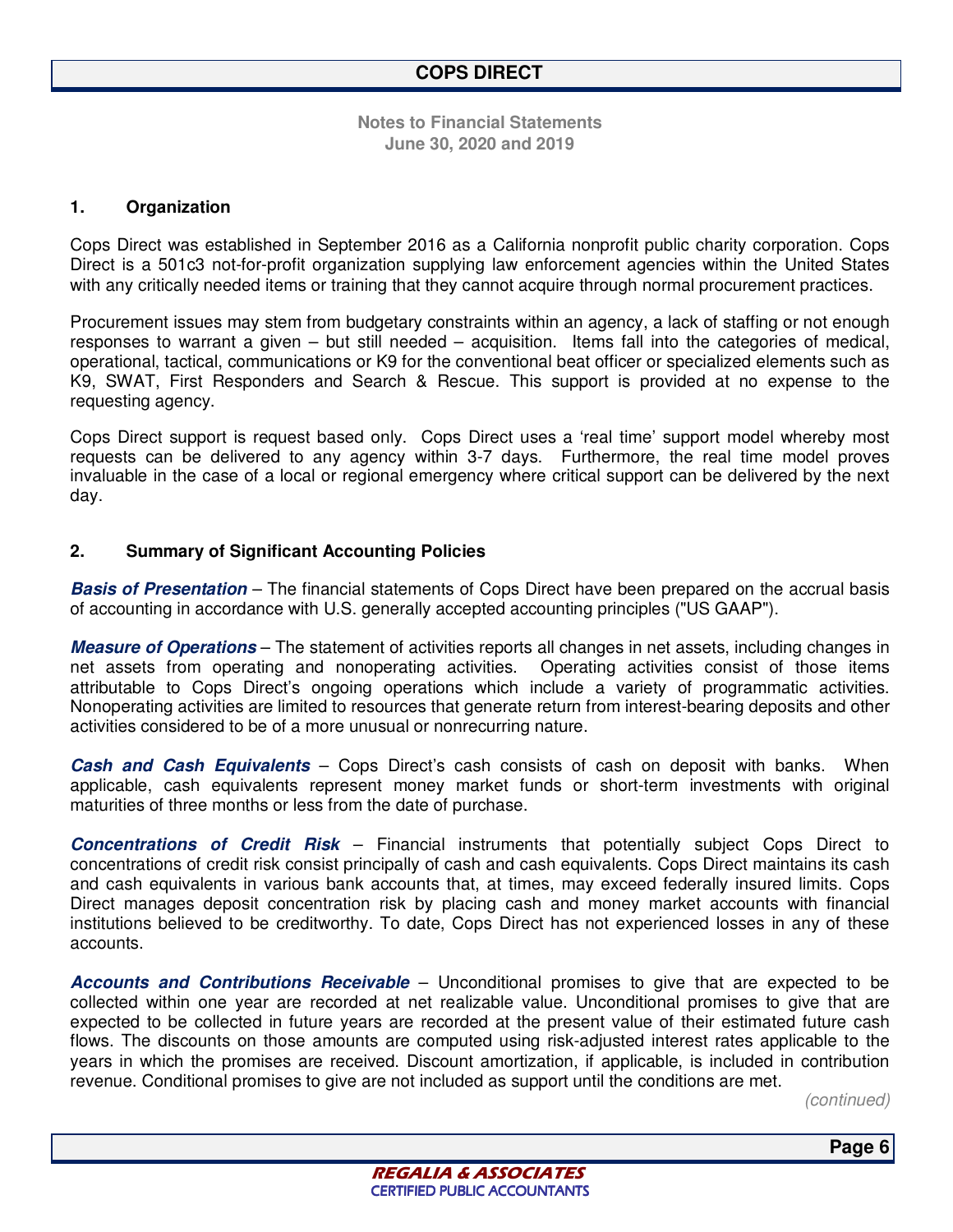#### **2. Summary of Significant Accounting Policies** *(continued)*

**Fair Value Measurements** – Fair value is defined as the price that would be received to sell an asset in the principal or most advantageous market for the asset in an orderly transaction between market participants on the measurement date. Fair value should be based on the assumptions market participants would use when pricing an asset. US GAAP establishes a fair value hierarchy that prioritizes investments based on those assumptions.

The fair value hierarchy gives the highest priority to quoted prices in active markets (observable inputs) and the lowest priority to an entity's assumptions (unobservable inputs). Cops Direct groups assets at fair value in three levels, based on the markets in which the assets and liabilities are traded and the reliability of the assumptions used to determine fair value. These levels are:

#### Level 1

Unadjusted quoted market prices for identical assets or liabilities in active markets as of the measurement date.

#### Level 2

Other observable inputs, either directly or indirectly, including:

- Quoted prices for similar assets/liabilities in active markets;
- Quoted prices for identical or similar assets in non-active markets;
- Inputs other than quoted prices that are observable for the asset/liability; and,
- Inputs that are derived principally from or corroborated by other observable market data.

#### Level 3

Unobservable inputs that cannot be corroborated by observable market data.

In some cases, the inputs used to measure the fair value of an asset or a liability might be categorized within different levels of the fair value hierarchy. In those cases, the fair value measurement is categorized in its entirety in the same level of the fair value hierarchy as the lowest level input that is significant to the entire measurement. Assessing the significance of a particular input to entire measurement requires judgment, taking into account factors specific to the asset or liability. The categorization of an asset within the hierarchy is based upon the pricing model of the asset and does not necessarily correspond to our assessment of the quality, risk or liquidity profile of the asset or liability.

**Use of Estimates** - The preparation of financial statements in conformity with accounting principles generally accepted in the United States of America requires management to make estimates and assumptions that affect certain reported amounts of assets and liabilities at the date of the financial statements and the reported amounts of revenues and expenses during the reported period. Accordingly, actual results could differ from those estimates.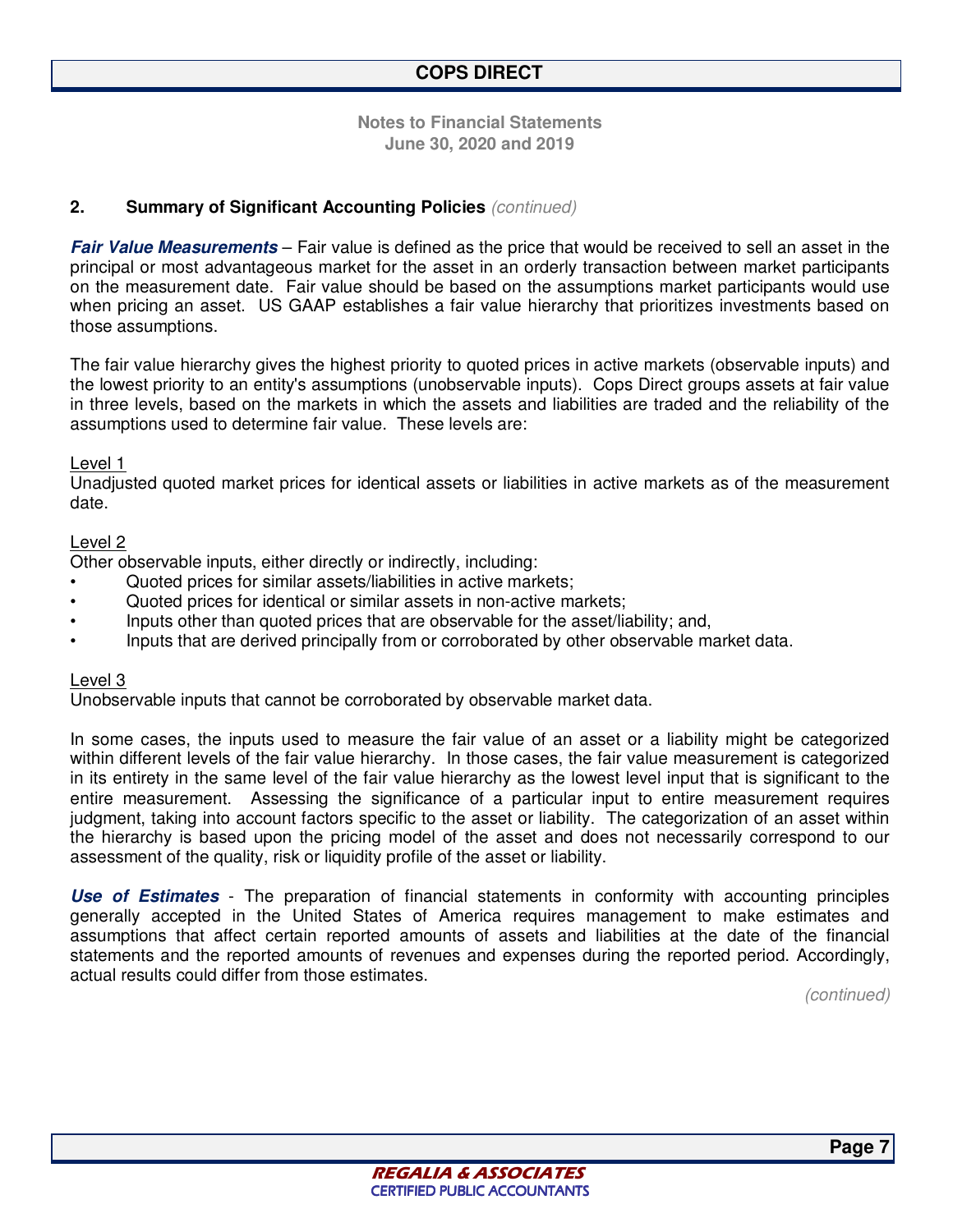#### **2. Summary of Significant Accounting Policies** *(continued)*

**Net Assets** - Net assets, revenues, gains, and losses are classified based on the existence or absence of donor or grantor-imposed restrictions. Thus, net assets and changes therein are classified and reported as follows:

#### Net Assets without Donor Restrictions

Net assets available for use in general operations and not subject to donor (or certain grantor) restrictions. The governing board has the ability to designate, from net assets without donor restrictions, net assets for an operating reserve or board-designated endowment, but it has opted not to do so as of June 30, 2020.

#### Net Assets with Donor Restrictions

Net assets subject to donor- (or certain grantor-) imposed restrictions. Some donor-imposed restrictions are temporary in nature, such as those that will be met by the passage of time or other events specified by the donor. Other donor-imposed restrictions can be perpetual in nature, where the donor stipulates that resources be maintained in perpetuity. Gifts of long-lived assets and gifts of cash restricted for the acquisition of long-lived assets are recognized as revenue when the assets are placed in service. Donorimposed restrictions are released when a restriction expires, that is, when the stipulated time has elapsed, when the stipulated purpose for which the resource was restricted has been fulfilled, or both.

**Donated Services and In-Kind Contributions** – Contributed services and costs are reflected at the fair value of the contribution received. The contributions of services and costs are recognized if they (a) create or enhance nonfinancial assets or (b) require specialized skills that are provided by individuals possessing those skills and would typically need to be purchased if not provided by donation.

Volunteers may contribute significant amounts of time to program services, administration, and fundraising and development activities; however, the financial statements do not reflect the value of these contributed services because they do not meet recognition criteria prescribed by generally accepted accounting principles.

**Functional Allocation of Expenses** - The costs of providing program and other activities have been summarized on a functional basis in the statements of activities. Accordingly, certain costs have been allocated among services and supporting services benefited. Such allocations are determined by management on an equitable basis. Certain expenses, such as salaries, payroll taxes and related costs, telephone and communications and other overhead have been allocated based on time and effort using Cops Direct's payroll allocations. Other expenses, such as professional fees, product acquisition, and other direct costs have been allocated in accordance with the specific services received from vendors. Expenses related to Cops Direct's direct mail activity were allocated in accordance with *ASC 958.720, Other Expenses of Not-for-Profit Entities.* See further discussion in Note 8.

**Revenue and Revenue Recognition** - Contributions are recognized when cash, securities or other assets, an unconditional promise to give, or notification of a beneficial interest is received. If applicable, conditional promises to give are not recognized until the conditions on which they depend have been substantially met. When applicable, revenue earned under a contractual arrangement (an "exchange transaction") is recognized when earned and therefore measured as services are provided.

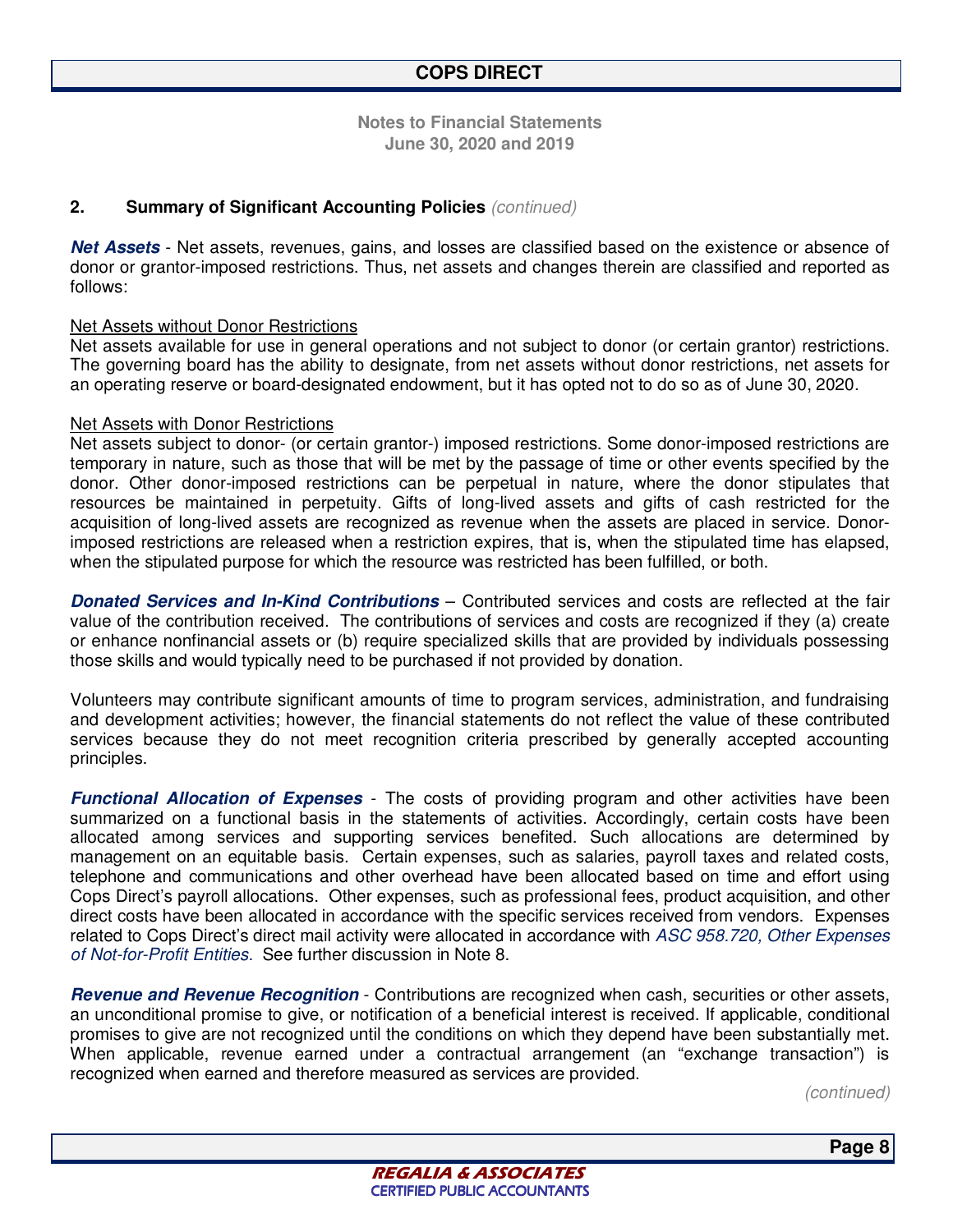#### **2. Summary of Significant Accounting Policies** *(continued)*

**Revenue and Revenue Recognition** – *(continued)* Contributions received are recorded as net assets without donor restrictions or net assets with donor restrictions, depending on the existence and/or nature of any donor-imposed restrictions. Contributions that are restricted by the donor are reported as an increase in net assets without donor restrictions if the restriction expires in the reporting period in which the contribution is recognized.

**Income Taxes** – Cops Direct is organized as a California nonprofit corporation and has been recognized by the IRS as exempt from federal income taxes under IRC Section 501(a) as organizations described in IRC Section 501(c)(3), qualify for the charitable contribution deduction under IRC Sections 170(b)(1)(A)(vi) and (viii), and has been determined not to be private foundations under IRC Sections 509(a)(1) and (3), respectively. Cops Direct is required to annually file a Return of Organization Exempt from Income Tax (Form 990) with the IRS. In addition, the entities are subject to income tax on net income that is derived from business activities that are unrelated to their exempt purpose. Cops Direct files an Exempt Organization Business Income Tax Return (Form 990-T) with the IRS to report its unrelated business taxable income, if applicable.

Cops Direct has received notification from the Internal Revenue Service and the State of California that it qualifies for tax-exempt status under Section 501(c)(3) of the Internal Revenue Code and Section 23701d of the California Revenue and Taxation Code. The exemptions are subject to periodic review by the federal and state taxing authorities and management is confident that Cops Direct continues to satisfy all federal and state statutes in order to qualify for continued tax exemption status.

**Recent and Relevant Accounting Pronouncements** – The following pronouncements represent relevant current accounting guidance applicable to nonprofit organizations:

In August 2016, the FASB issued *ASU 2016-14, Not-for-Profit Entities (Topic 958)* – *Presentation of Financial Statements of Not-for-Profit Entities*. The update addresses the complexity and understandability of net asset classification, deficiencies in information about liquidity and availability of resources, and the lack of consistency in the type of information provided about expenses and investment return. Cops Direct has adopted ASU 2016-14.

In June 2018, the FASB issued *ASU 2018-08, Not-for-Profit Entities (Topic 958) – Clarifying the Scope and the Accounting Guidance for Contributions Received and Contributions Made*. The FASB issued this update to clarify and improve the scope and the accounting guidance for contributions received and contributions made. The amendments in this Update should assist entities in (1) evaluating whether transactions should be accounted for as contributions (nonreciprocal transactions) within the scope of Topic 958, Not-for-Profit Entities, or as exchange (reciprocal) transactions subject to other guidance and (2) determining whether a contribution is conditional. Accordingly, Cops Direct has incorporated these clarifying standards within the audited financial statements.

**Reclassifications** – Certain reclassifications of amounts previously reported have been made to the accompanying financial statements to maintain consistency between periods presented. The reclassifications had no impact on previously reported net assets.

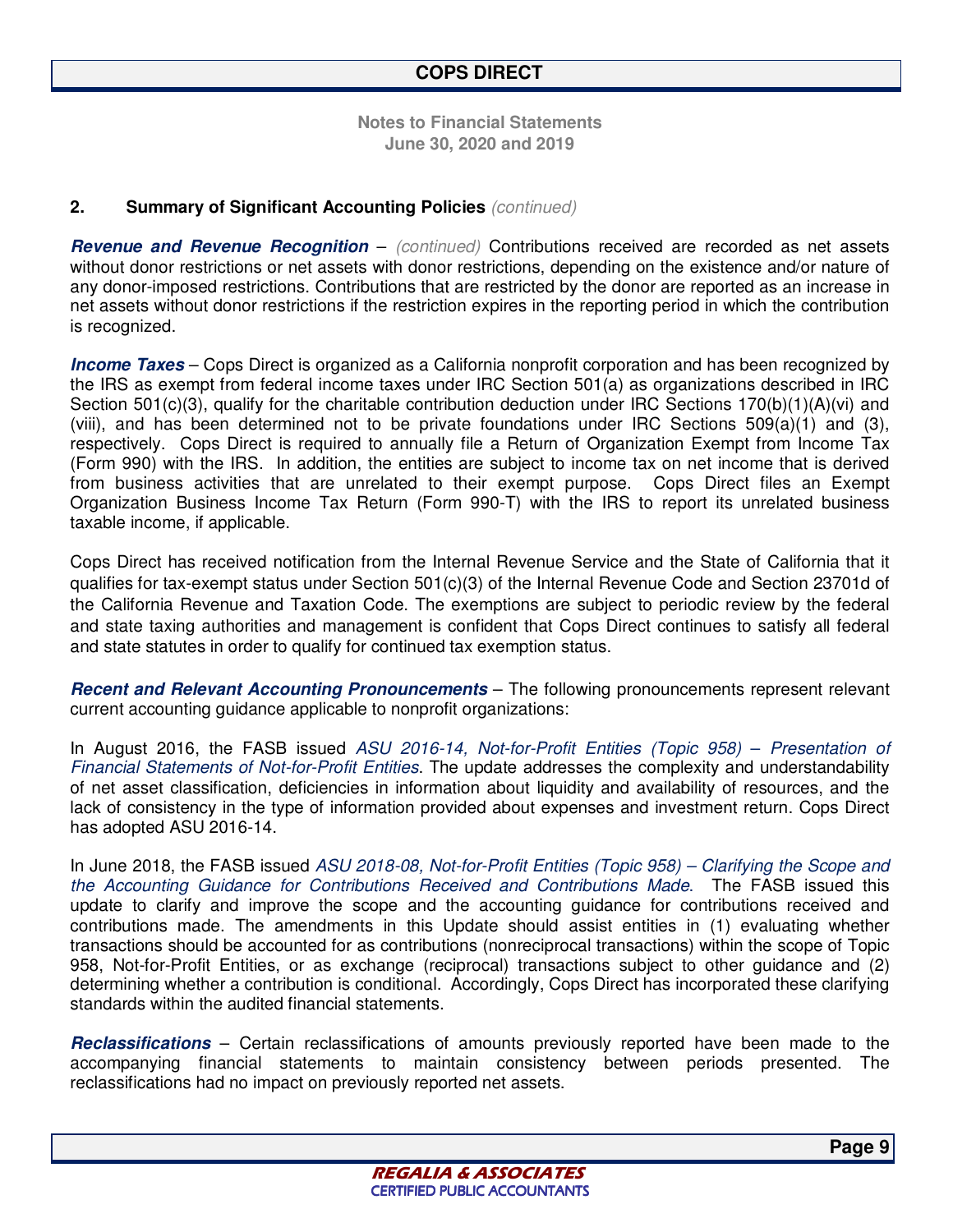#### **3. Cash and Cash Equivalents**

Cash and cash equivalents of \$230,806 and \$92,951 at June 30, 2020 and 2019, respectively, consist of funds in checking and money market accounts that have maturity dates of 90 days or less. At times, cash account balances may exceed federally insured limits. As a result, Cops Direct attempts to limit its credit risk associated with cash equivalents by utilizing financial institutions that are well capitalized and highly rated.

#### **4. Prepaid Expenses**

Prepaid expenses of \$9,002 and \$57,772 at June 30, 2020 and 2019, respectively, consist of amounts paid for certain direct mail campaigns that will occur in the subsequent fiscal year.

#### **5. Occupancy and Related Parties**

Cops Direct receives pro-bono office premises in San Ramon, California under a month-to-month operating agreement with Troops Direct (a related entity). There was no rent expense for the years ended June 30, 2020 and 2019.

One of Cops Direct's board members is the founder and CEO of Tactical Medical Solutions, Inc. (TacMed), a vendor used by Cops Direct when purchasing items requested by law enforcement agencies. During the years ended June 30, 2020 and 2019, Cops Direct remitted payments totaling \$99,559 and \$31,814, respectively, to TacMed.

#### **6. Marketing and Promotion**

Marketing and promotion costs are expensed as incurred. Marketing and promotion expenses amounted to \$10,342 and \$7,700 for the years ended June 30, 2020 and 2019, respectively, and are reflected on the statements of functional expenses.

#### **7. Liquidity**

Cops Direct regularly monitors liquidity required to meet its operating needs and other contractual commitments, while also striving to maximize the safeguarding of its available funds. Cops Direct's primary source of liquidity is its cash and cash equivalents. For purposes of analyzing resources available to meet general expenditures over a 12-month period, Cops Direct considers all expenditures related to its ongoing support of law enforcement agencies to be general expenditures.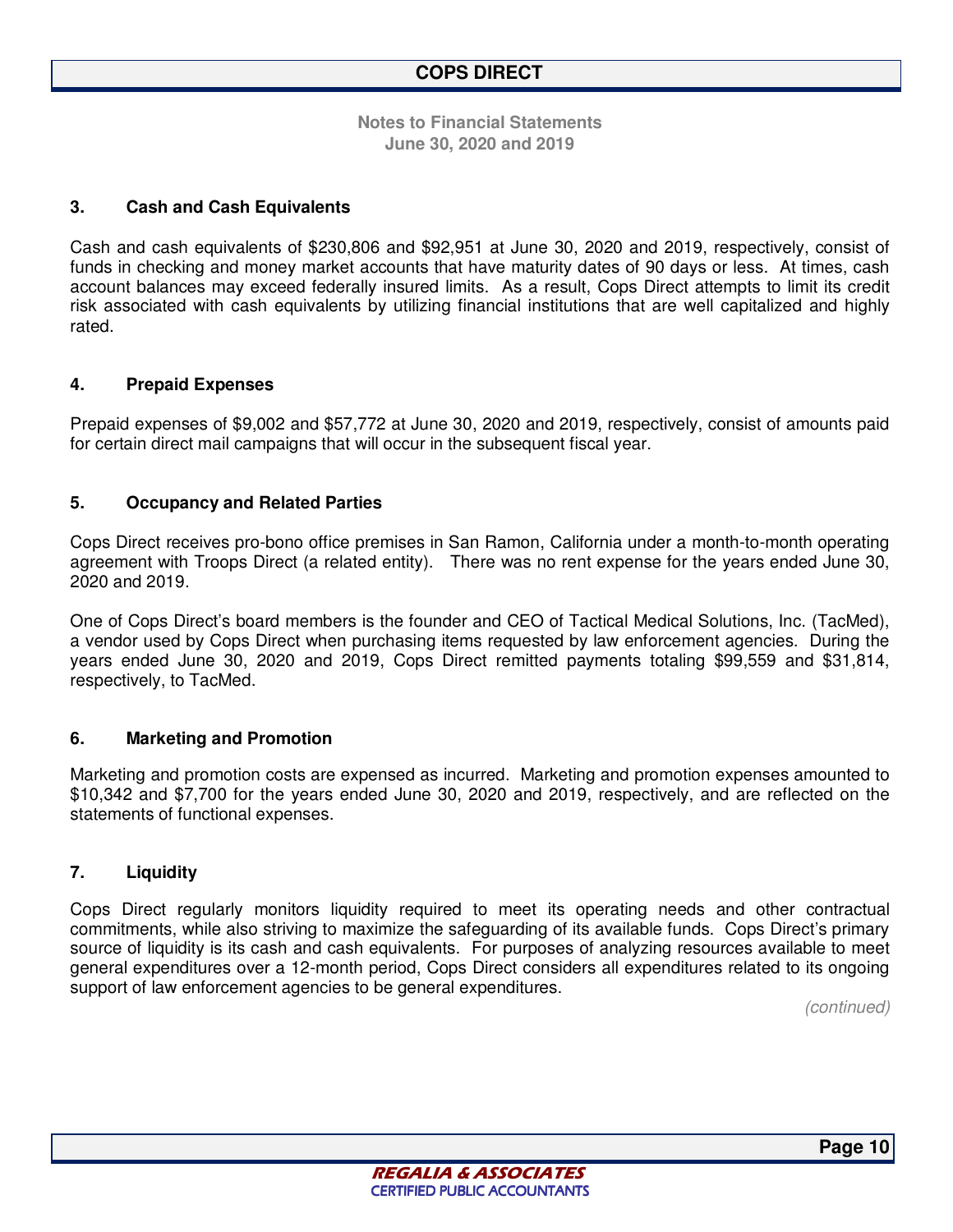#### **7. Liquidity** *(continued)*

In addition to the financial assets available to meet general expenditures over the next 12 months, Cops Direct operates with a balanced budget and anticipates collecting sufficient revenue to cover general expenditures not covered by donor-restricted resources. Refer to the statement of cash flows which identifies the sources and uses of Cops Direct's cash and shows positive cash generated by operations for the years ended June 30, 2020 and 2019.

Cops Direct's cash and cash equivalents of \$230,806 and \$92,951 at June 30, 2020 and 2019 is readily available within one year of the balance sheet date to meet general expenditures. As part of Cops Direct's liquidity management, it has a policy to structure its financial assets to be available as its general expenditures, liabilities, and other obligations become due.

#### **8. Allocation of Joint Costs**

Cops Direct follows the provisions of *ASC 958.720, Other Expenses of Not-for-Profit Entities.* Under ASC 958.720, Cops Direct incurred allocable joint costs of \$1,045,379 and \$934,125 for the informational materials and activities that included direct mail fundraising appeals during the years ended June 30, 2020 and 2019, respectively. Of those costs, \$502,698 and \$515,117 were allocated to program services (for a call to action), \$64,768 and \$56,327 were allocated to general and administrative, and \$477,913 and \$362,681 were allocated to fundraising expenses during the years ended June 30, 2020 and 2019, respectively. These allocations were based on independent analyses of the costs pertaining to the underlying expenses which were associated with various mailings.

#### **9. Commitments and Contingencies**

In the normal course of business there are outstanding various commitments and contingent liabilities, such as commitments to enter into contracts and future projects, which are not reflected in the financial statements. Such commitments and contingencies also include risks associated with various economic and operating factors, which include (a) Grant restrictions and donor conditions which obligate Cops Direct to fulfill certain requirements as set forth in grant instruments, (b) Funding levels which vary based on factors beyond Cops Direct's control, such as generosity of donors and general economic conditions, (c) Employment and service agreements with key management and operating personnel, and (d) Financial risks associated with funds on deposit at bank accounts. Management believes that such commitments, contingencies and risks will not have a material adverse effect on the financial statements.

#### **10. Compensated Absences (Accrued Payroll and Related Benefits)**

Financial statement presentation follows the recommendations of *ASC 710.25*, *Compensated Absences*. Under ASC 710.25, Cops Direct is required to record a liability for the estimated amounts of compensation and related benefits under existing employment laws. As accrued vacation and sick leave is not paid upon termination, there were no accrued payroll liabilities at June 30, 2020 or 2019.